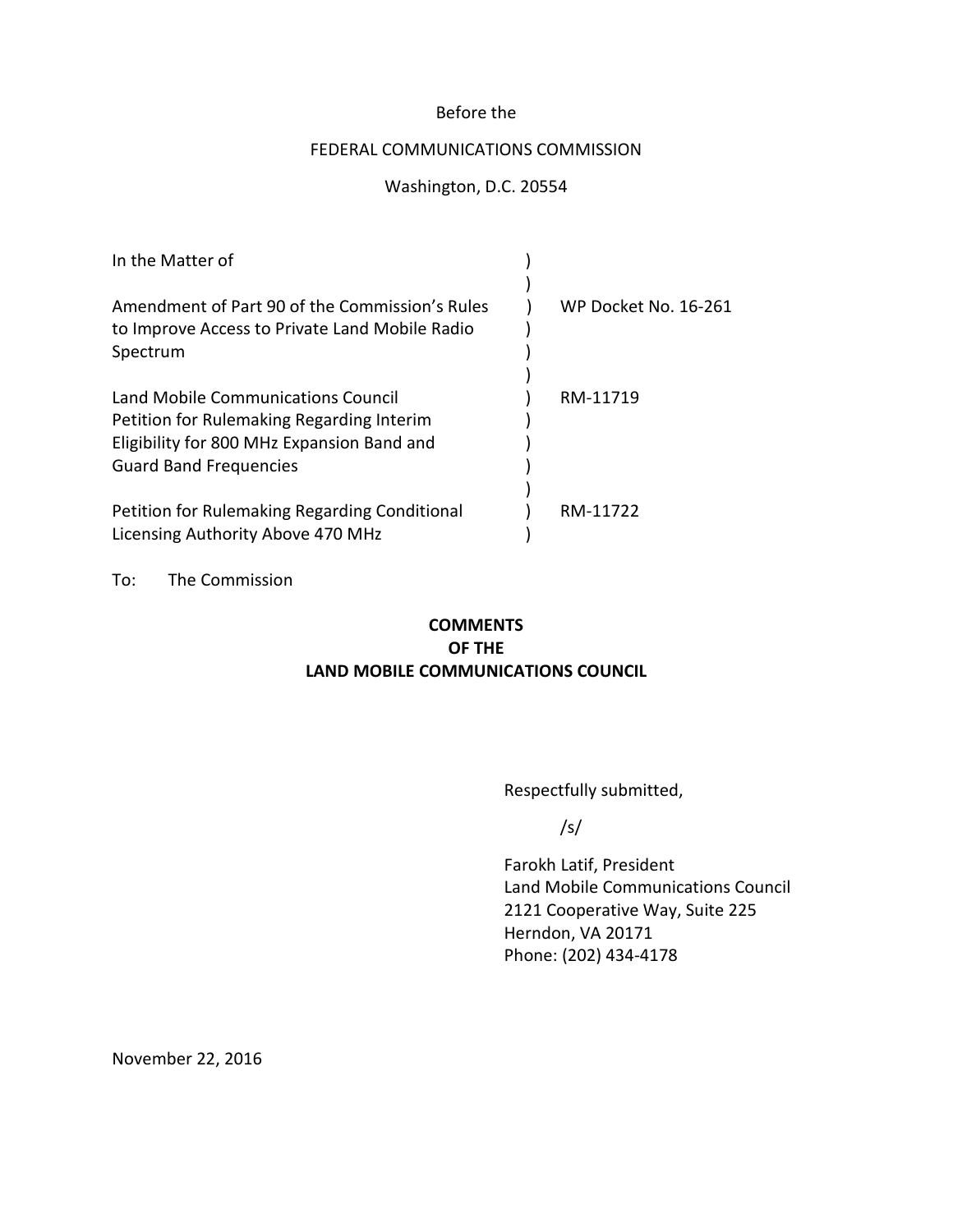The Land Mobile Communications Council ("LMCC"), in accordance with Section 1.415 of the Federal Communications Commission ("FCC" or "Commission") rules, respectfully submits its comments in response to the above-identified Notice of Proposed Rulemaking.<sup>[1](#page-1-0)</sup> The NPRM addresses a number of matters whereby the FCC intends to improve access to Private Land Mobile Radio ("PLMR") spectrum licensed under Part 90 of the FCC Rules, some of which were brought to the FCC's attention by the LMCC or its members, while others were initiated by the Commission on its own motion. The LMCC supports many of the Commission's proposals, but urges it to revisit certain areas where further improvements are warranted.

## **I INTRODUCTION**

The LMCC is a non-profit association of organizations representing virtually all users of land mobile radio systems, providers of land mobile services, and manufacturers of land mobile radio equipment. The LMCC acts with the consensus and on behalf of the vast majority of public safety, business, industrial, transportation and private commercial radio users, as well as a diverse group of land mobile service providers and equipment manufacturers. Membership includes the following organizations:

- American Association of State Highway and Transportation Officials ("AASHTO")
- American Automobile Association ("AAA")
- American Petroleum Institute ("API")
- Association of American Railroads ("AAR")
- Association of Public-Safety Communications Officials-International, Inc. ("APCO")
- **Aviation Spectrum Resources, Inc. ("ASRI")**
- Central Station Alarm Association ("CSAA")
- Energy Telecommunications and Electrical Association ("ENTELEC")
- **Enterprise Wireless Alliance ("EWA")**

- **Forest Industries Telecommunications ("FIT")**
- Forestry-Conservation Communications Association ("FCCA")
- International Association of Fire Chiefs ("IAFC")

<span id="page-1-0"></span> $1$  In the Matter of Amendment of Part 90 of the Commission's Rules to Improve Access to Private Land Mobile Radio Spectrum, WP Docket No. 16-261, *Notice of Proposed Rulemaking*, 31 FCC Rcd 9431 (2015) ("NPRM").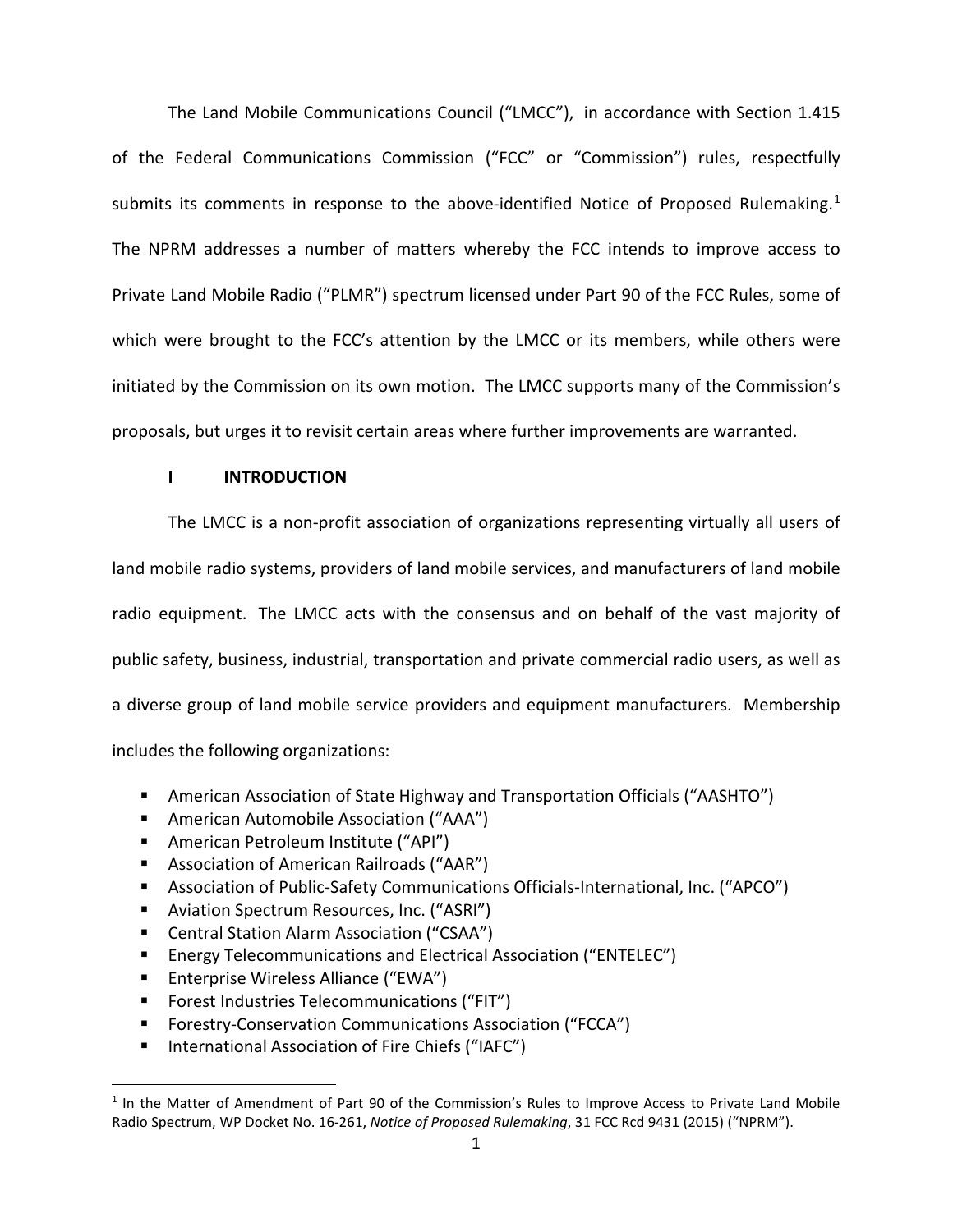- International Municipal Signal Association ("IMSA")
- MRFAC, Inc. ("MRFAC")
- National Association of State Foresters ("NASF")
- **Telecommunications Industry Association ("TIA")**
- **Utilities Technology Council ("UTC")**
- Wireless Infrastructure Association ("WIA")

These organizations, individually and collectively, work with their members and with the FCC in an effort to maximize the use of the limited spectrum resources available to PLMR users.

### **II PROPOSALS FOR IMPROVED PLMR ACCESS**

PLMR spectrum is used to support the communications activities of a vast array of America's governmental and business entities. It is used by organizations as large as UPS, Ford Motor and multi-state utilities, and as small as local retail establishments to manage their businesses more efficiently, effectively and safely. It is critical to the well-being of our emergency responders and to the operations of all governmental entities. It is used to provide localized fleet dispatch for users whose primary requirement is for one-to-many communications. PLMR spectrum is an often unrecognized and under-appreciated, but absolutely essential, element in the day-to-day activities of this nation which promotes the growth of the economy and protects the public's safety. For that reason, the LMCC greatly appreciates the FCC's efforts in the NPRM to facilitate access to new sources of PLMR spectrum for entities that invest in and operate PLMR communication systems.

#### A. Section 90.35 – Industrial/Business Pool

1. 90.35(b)(3)

As explained in the NPRM, the FCC mandated that Part 90 PLMR licensees operating in the 150-174 MHz and 421-470 MHz bands convert to narrowband operations. This created new opportunities to utilize heretofore unassigned land mobile spectrum near the edges of the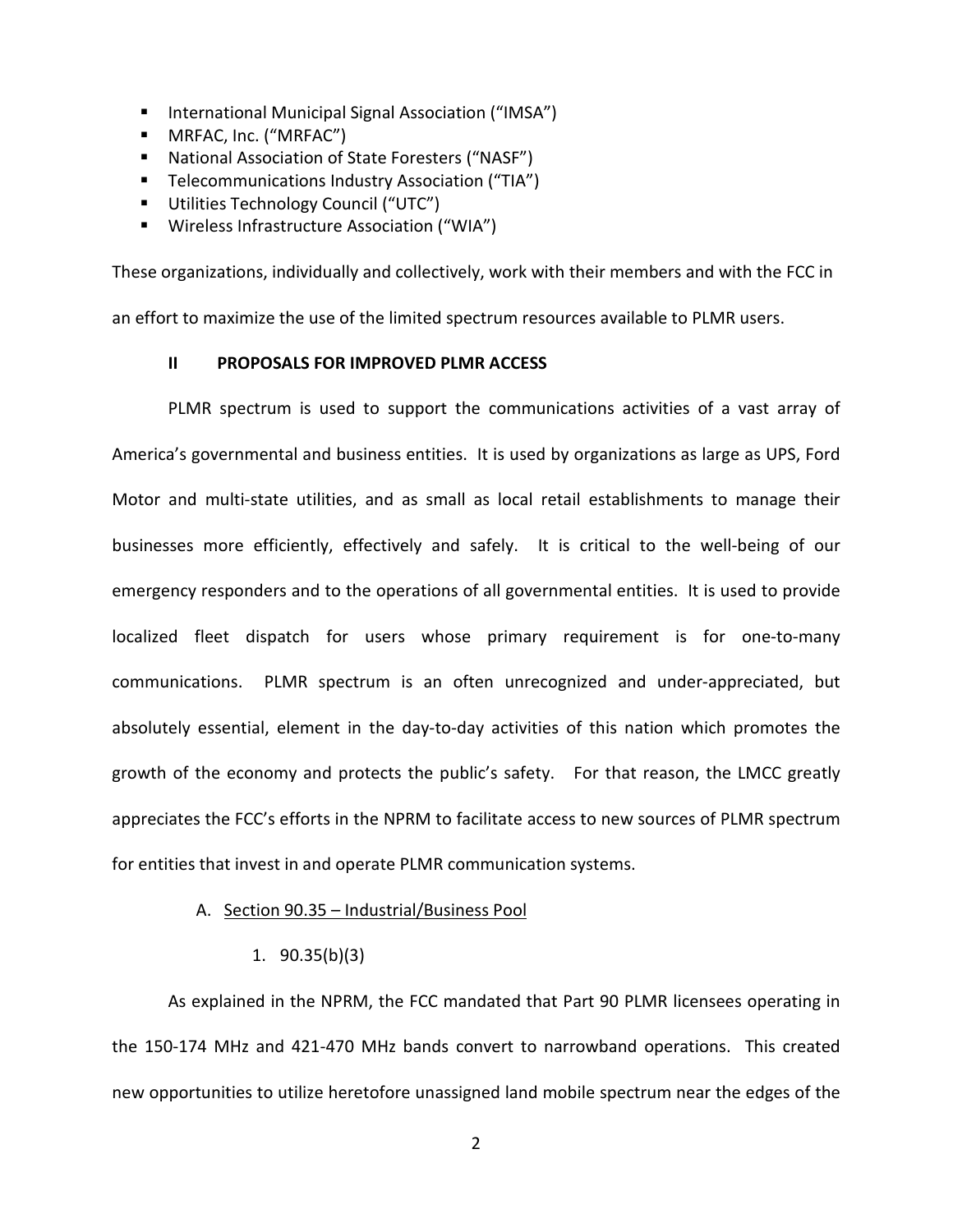Part 90 bands without impinging on the operations of adjacent spectrum assigned to other radio services.<sup>2</sup> Because many Part 90 licensees have deployed systems with bandwidths of only 4 kHz or 7 kHz, their operations on spectrum between services in these bands will not cause interference to other users.

The FCC has already granted waivers to individual licensees to use certain channels that meet these criteria<sup>[3](#page-3-1)</sup> but has denied other requests.<sup>[4](#page-3-2)</sup> Similarly, the NPRM proposes to amend the Industrial/Business ("I/B") Pool frequency table to add certain channels but has raised concerns about others. For example, it notes that the use of channels such as 451/6.003125, 451/6.009375 and 451/6.015625 MHz could preclude the use of 451/6.00625 and 451/6.0125 MHz in an area.<sup>[5](#page-3-3)</sup>

The LMCC appreciates the thorough and thoughtful analysis in the NPRM as to the potential impact of including certain channels in the I/B Pool. However, the LMCC believes that these issues are best addressed in the frequency coordination process. In some areas, it might be preferable to have two 6 kHz channels rather than one 8 kHz channel. For other purposes in other areas, the reverse might be true depending on the operational requirements of potential users.

One of the greatest challenges faced by PLMR licensees in the VHF and UHF bands is finding exclusive channels that facilitate the deployment of more efficient and feature-rich

<span id="page-3-0"></span><sup>&</sup>lt;sup>2</sup> The FCC originally imposed this obligation on licensees in the 470-512 MHz band, but subsequently waived the requirement in light of its statutory obligation to auction public safety spectrum in this band. *See* Middle Class Tax Relief and Job Creation Act of 2012, Pub. L. No. 112-96, 126 Stat. 156 ("Spectrum Act"); *see also* Implementation of Sections 309(j) and 337 of the Communications Act of 1934 as Amended*, Order*, WT Docket No. 99-87, 27 FCC Rcd 4213 (2012).

<span id="page-3-1"></span><sup>3</sup> *See e.g.,* Mobile Relay Associates, *Order*, WT Docket No. 13-212, 29 FCC Rcd 660 (WTB MD 2014); *see also* Mobile Relay Associates, *Order*, WT Docket No. 14-34, 29 FCC Rcd 7292 (WTB MD 2014).

<span id="page-3-2"></span><sup>4</sup> *See e.g*., J-Comm Corporation, *Order*, DA 16-966, 31 FCC Rcd 9522 (rel. Aug. 26, 2016). 5 NPRM at ¶ 7.

<span id="page-3-3"></span>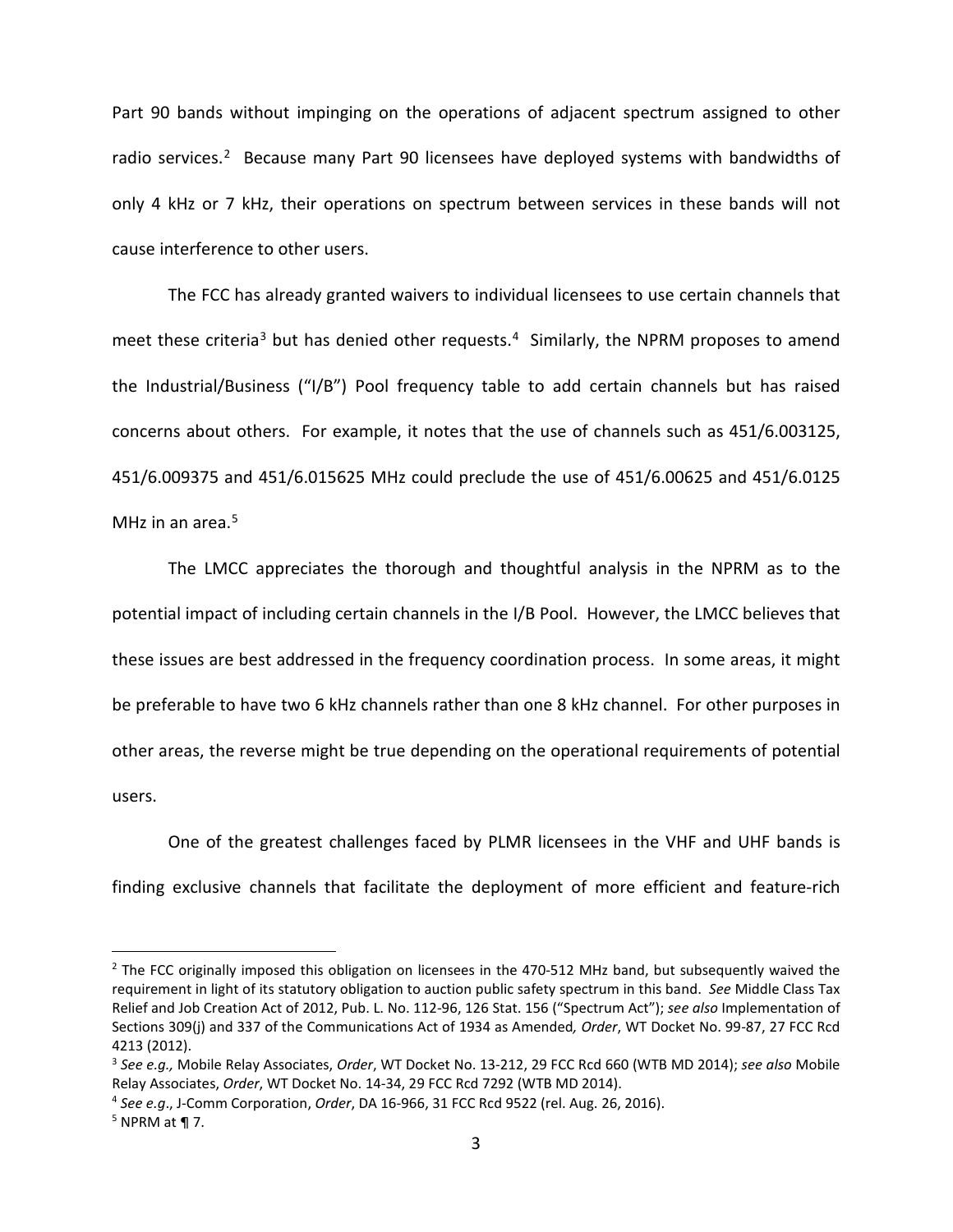digital systems. Because the channels under consideration in the NPRM currently are unassigned, except where authorized by waiver, most would be available as exclusive FB8 assignments, provided, of course, that they satisfy the requirements of FCC Rule Section 90.187. The LMCC urges the FCC to include all of the candidate channels identified in the NPRM in the I/B Pool, as it is confident that all applications will be evaluated in accordance with appropriate coordination requirements and that channels will not be recommended if there is a possibility of causing interference to other users or services.

#### 2. 90.35(c)(63)

The FCC has proposed to modify the rules governing UHF channels that are designated for use by licensees operating central station alarm monitoring systems. The NPRM states that the Commission's review of the Universal Licensing System database suggests that the eight nationwide channels (four 12.5 kHz and four upper adjacent 6.25 kHz) and the twelve additional channels available for this purpose in 88 urbanized areas (six 12.5 kHz and six upper adjacent 6.25 kHz) are underutilized.<sup>6</sup> The Commission has proposed removing the use limitation in urbanized areas where the channels are not currently in use and asks whether further changes to make these channels more broadly available would be in the public interest.

The Central Station Alarm Association ("CSAA") represents the communications needs of this industry and is a long-standing member of the LMCC. The LMCC intends to work closely with CSAA to determine what rule changes might be appropriate based on current and anticipated alarm reporting services. The LMCC expects to provide further input on this issue in its Reply Comments.

<span id="page-4-0"></span> $6$  NPRM at ¶ 12.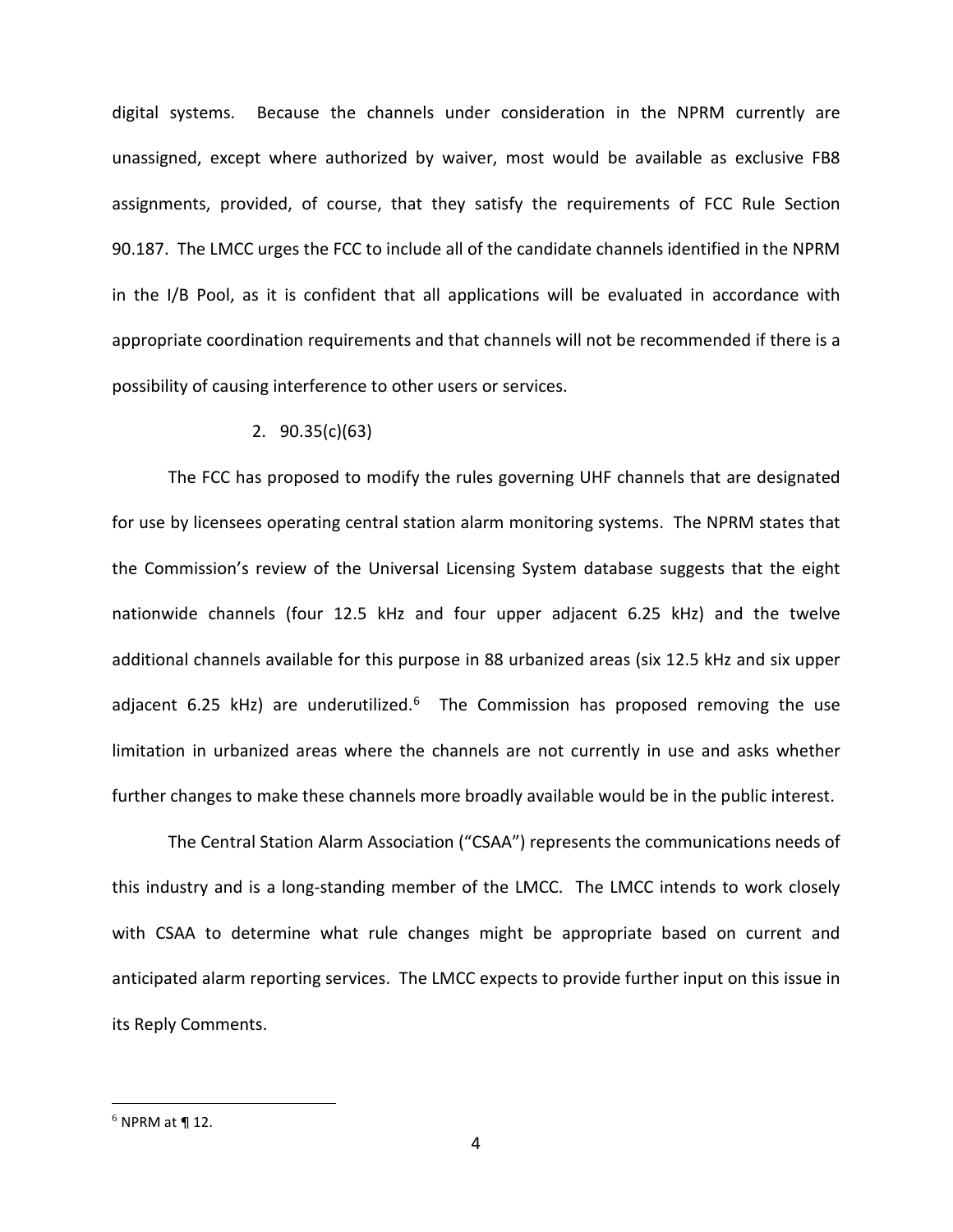### B. Section 90.159 – Temporary and Conditional Permits<sup>2</sup>

The LMCC in 2014 urged the FCC to amend Section 90.159 of the Commission's rules and extend conditional licensing authority to site-based applicants in the 470-512 MHz ("T-Band") and 800/900 MHz bands.<sup>8</sup> Under Section 90.159, with enumerated exceptions, applicants for new stations in specified bands are permitted to begin operating under conditional authority for up to 180 days, once an application has been certified by a frequency advisory committee ("FAC") and has been on file with the FCC for ten business days. The LMCC Conditional Licensing Petition explained that the contour-based coordination procedures for VHF and UHF bands where conditional licensing already is approved, have become more complex than the relatively straight-forward distance calculations generally used in coordinating T-Band and 800/900 MHz applications where this option is not allowed. It noted that no problems were experienced when the FCC granted a waiver to allow conditional licensing in these bands during a period of atypically lengthy processing times due to the volume of applications received in response to the January 1, 2013 narrowband deadline.<sup>[9](#page-5-2)</sup>

The NPRM tentatively concludes that expanding conditional licensing authority to the 800/900 MHz bands would allow earlier deployment of spectrum and greater licensee flexibility. The LMCC agrees, although it questions why this conclusion is limited to I/B and Public Safety entities in those bands.<sup>[10](#page-5-3)</sup> In addition to the Specialized Mobile Radio ("SMR") Pool spectrum in the interleaved portion of the 800 MHz band (809-815/854-860 MHz), the majority of channels in the 800 MHz Expansion Band are in the SMR Pool. Channels in the 800 MHz

<span id="page-5-0"></span> $<sup>7</sup>$  AAR, TIA, and UTC abstained from voting on this issue.</sup>

<span id="page-5-1"></span><sup>&</sup>lt;sup>8</sup> Petition for Rulemaking of the Land Mobile Communications Council, RM-11722 (filed May 15, 2014) ("LMCC Conditional Licensing Petition").

<span id="page-5-2"></span><sup>9</sup> *See* Enterprise Wireless Alliance*, Order*, 28 FCC Rcd 13910 (WTB MD 2013); Enterprise Wireless Alliance, *Order*, 28 FCC Rcd 17103 (WTB MD 2013).

<span id="page-5-3"></span><sup>10</sup> NPRM at ¶ 18.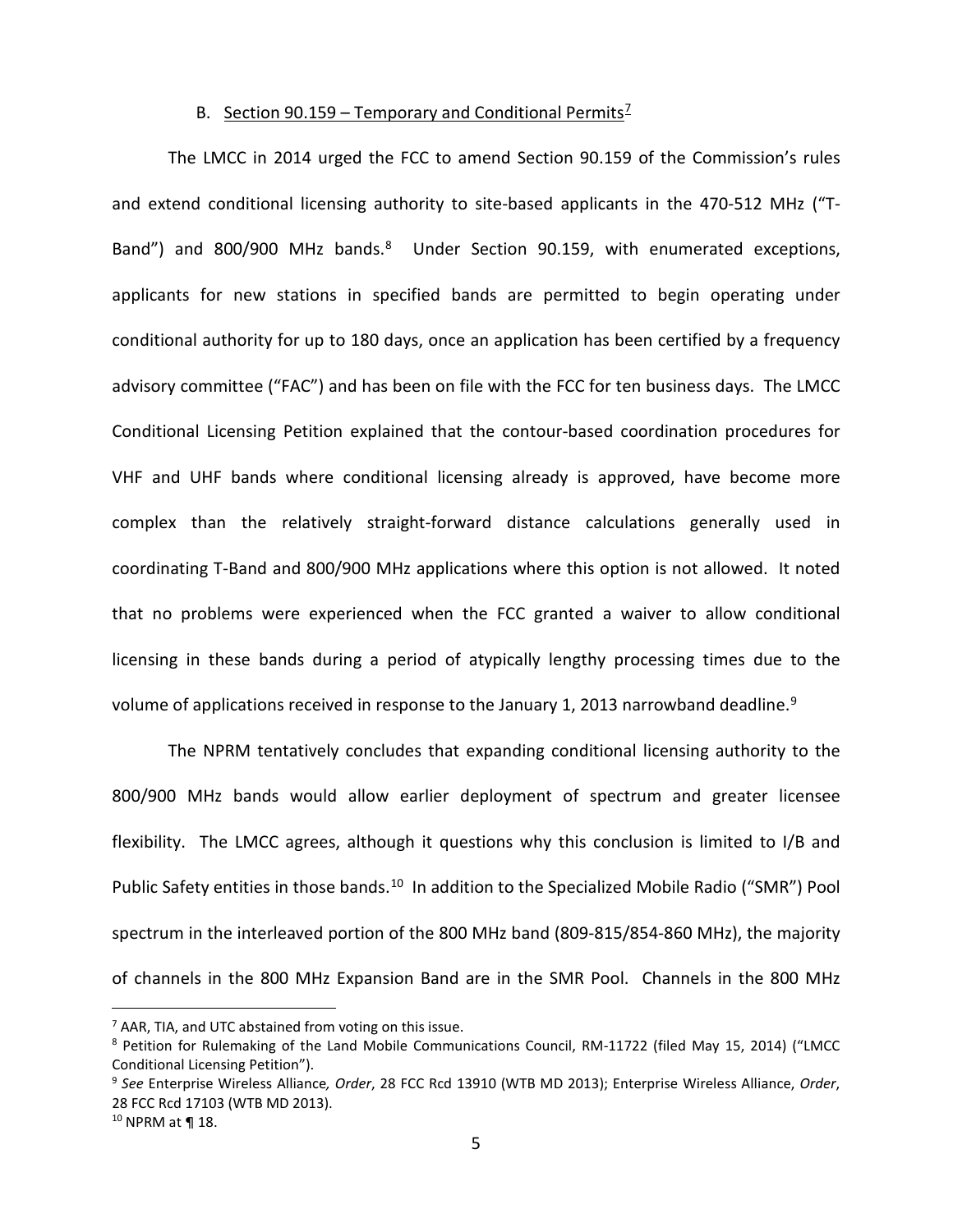Guard Band are available to all eligible entities, I/B, Public Safety and SMR, and not designated for any Pool. As proposed, Rule Section 90.159 would prohibit conditional licensing for SMRs in all of those bands although, under existing rules, applications for site-based SMR systems are coordinated and processed identically to those filed by I/B and Public Safety entities. There is no obvious reason, and the NPRM does not offer an explanation, why the FCC rules would permit conditional licensing for commercial service providers in the bands below 470 MHz, which they do, yet prohibit it for the same type of licensee in the bands above 470 MHz. The LMCC requests that the Commission modify its tentative conclusion or explain why commercial applicants should not be permitted to avail themselves of this flexibility.

The LMCC also disagrees with the decision not to extend the conditional licensing option to T-Band applicants, a decision that the NPRM ascribes to the Spectrum Act and the Commission's subsequent freeze on T-Band licensing.<sup>11</sup> The T-Band Freeze already severely circumscribes the applications that may be filed in this band. In the LMCC's opinion, permitting conditional licensing for the very limited number of permissible applications would not in any way compromise the FCC's obligations under the Spectrum Act or the T-Band Freeze. This option should be extended to T-Band applicants.

Additionally, although not requested by any party, the NPRM queries whether conditional licensing should be available to 700 MHz Public Safety narrowband applicants.[12](#page-6-1) The LMCC agrees that it should and appreciates the Commission raising this point. The NPRM

<span id="page-6-0"></span><sup>11</sup> *See* "Wireless Telecommunications Bureau and Public Safety and Homeland Security Bureau Suspend the Acceptance and Processing of Certain Part 22 and 90 Applications for 470-512 MHz (T-Band) Spectrum," *Public Notice*, 27 FCC Rcd 4218 (WTB/PSHSB 2012); *see also* "Wireless Telecommunications Bureau and Public Safety and Homeland Security Bureau Clarify Suspension of the Acceptance and Processing of Certain Part 22 and 90 Applications for 470-512 MHz (T-Band) Spectrum," *Public Notice*, 27 FCC Rcd 6087 (WTB/PSHSB 2012) (collectively "T-Band Freeze").

<span id="page-6-1"></span> $12$  NPRM at ¶ 19.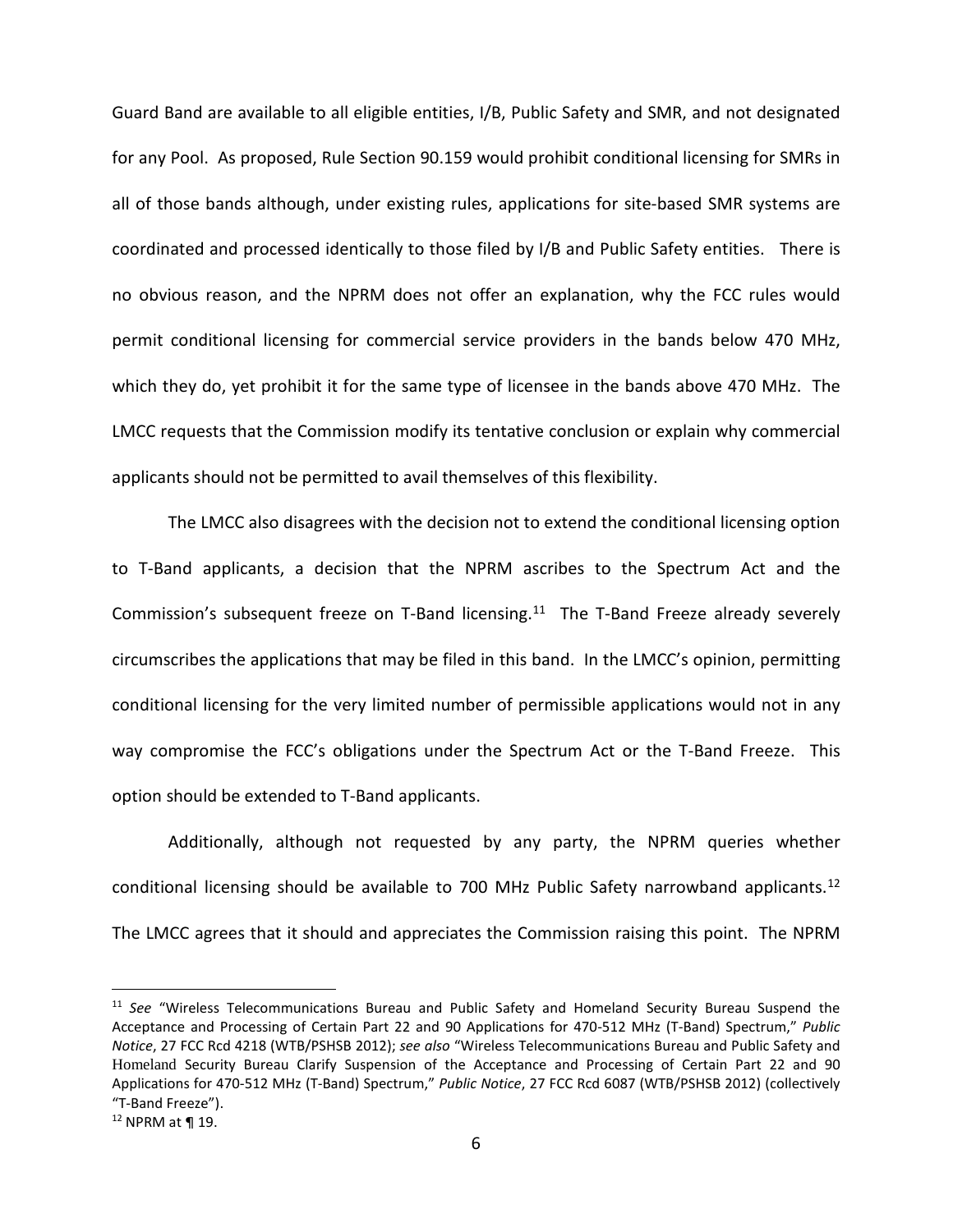also asks parties to assess the costs and benefits of extending this flexibility to those channels. Having enjoyed conditional licensing in the VHF and UHF bands for many decades, and having tested its utility in the Part 90 bands above 470 MHz pursuant to the FCC's waiver without experiencing any problems, the LMCC is unaware of any costs 700 MHz narrowband applicants might incur by having access to this option and the benefits are well-known. The LMCC requests that conditional licensing be extended to 700 MHz Public Safety narrowband channels.

Finally, while the LMCC encourages the FCC to enforce strictly the provision limiting conditional licensing authority to 180 days, after which continued operation is a violation of the FCC rules, it is not persuaded that also imposing a secondary condition on those authorizations is necessary. Instances of interference from licensees operating under conditional authority or of a refusal to cease operations if the 180-day period has passed and no permanent license has been issued are rare, and should be handled by the FCC's Enforcement Bureau as any other rule violation.

# C. Section 90.219 – Use of Signal Boosters/Section 90.261 – UHF Fixed Operations

The LMCC supports the Commission's proposal to amend the rules to codify the waiver relief previously granted to AAR, allowing the use of single-channel, Class A signal boosters with up to 30 watts ERP on frequencies from 452/457.90625 to 452/457.9625 MHz in areas where it otherwise is not possible to have reliable coverage from the front to the rear of trains.<sup>13</sup>

#### D. Subpart S – 800 MHz Expansion Band (EB) and Guard Band (GB) Licensing  $^{14}$  $^{14}$  $^{14}$

The 800 MHz band has been essential to the ongoing vitality of PLMR communications. It was the proving ground for the efficiencies of trunked PLMR systems, technology that is

<span id="page-7-0"></span><sup>13</sup> *See* Association of American Railroads, *Order*, WT Docket No. 14-98, 29 FCC Rcd 13439 (WTB MD 2014).

<span id="page-7-1"></span><sup>&</sup>lt;sup>14</sup> APCO, IMSA, NASF, and TIA abstained from voting on this issue. AASHTO and WIA opposed the LMCC position.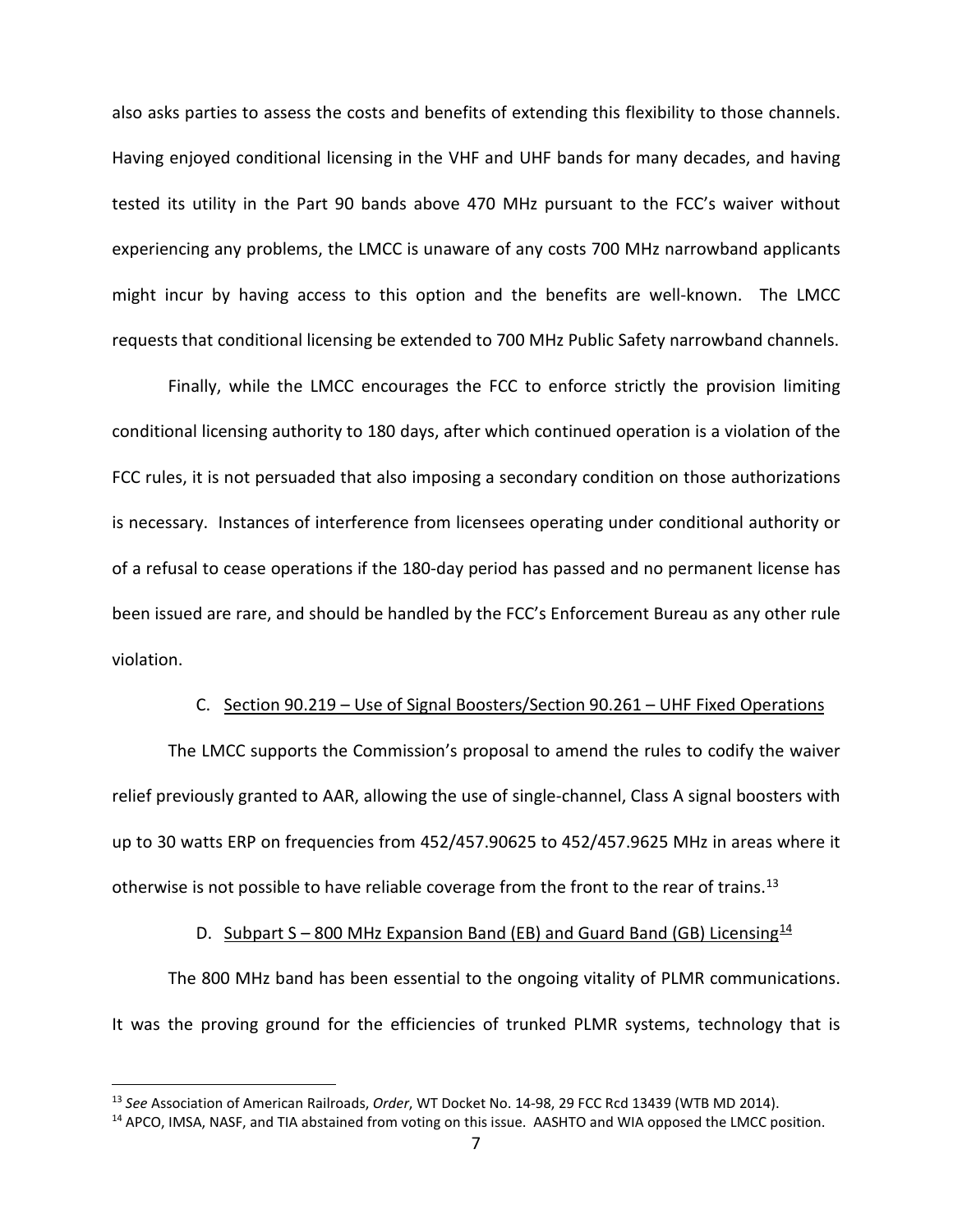challenging to deploy in lower PLMR bands where channel exclusivity is not easily obtained in many areas of the country. Because the 800 MHz EB/GB channels may prove to be the last blocks of exclusive spectrum assigned for use by the PLMR community, it is critical that they be deployed and operated in the most efficient fashion and in the public interest.

For this reason, the LMCC petitioned the Commission asking that 800 MHz band incumbents be given a six-month period in which to apply for EB/GB channels before this spectrum is made available to new entrants.<sup>15</sup> The FCC invited comments on the LMCC EB/GB Petition and, as noted in the NPRM, the responses were split. Industry trade associations, many of which serve as PLMR FACs, entities that have represented the interests of Part 90 users for decades, supported the LMCC proposal. They did so recognizing that their members and other PLMR entities would not be eligible for spectrum outside their existing markets during that period. Nonetheless, they determined, on balance, that allowing initial access to incumbents, licensees that had invested in systems to provide either internal communications or third-party service, offered the greatest likelihood that this last remaining spectrum would be placed into productive and efficient use.

Prospective applicants for new SMR systems opposed the proposal.<sup>[16](#page-8-1)</sup> The NPRM states they argued that the proposal would bar entry for new small business entities in areas of greatest spectrum demand and disagreed that new entrants are less likely than incumbents to put spectrum into use efficiently and quickly.<sup>[17](#page-8-2)</sup>

The NPRM describes its proposal as adopting the LMCC EB/GB Petition in part.<sup>18</sup> The

<span id="page-8-0"></span><sup>&</sup>lt;sup>15</sup> Petition for Rulemaking of the Land Mobile Communications Council, RM-11719 (filed Mar 27, 2014) ("LMCC EB/GB Petition").

<span id="page-8-1"></span> $16$  NPRM at ¶ 30.

<span id="page-8-2"></span> $17$  *Id.* 

<span id="page-8-3"></span><sup>18</sup> *Id.* at ¶ 31.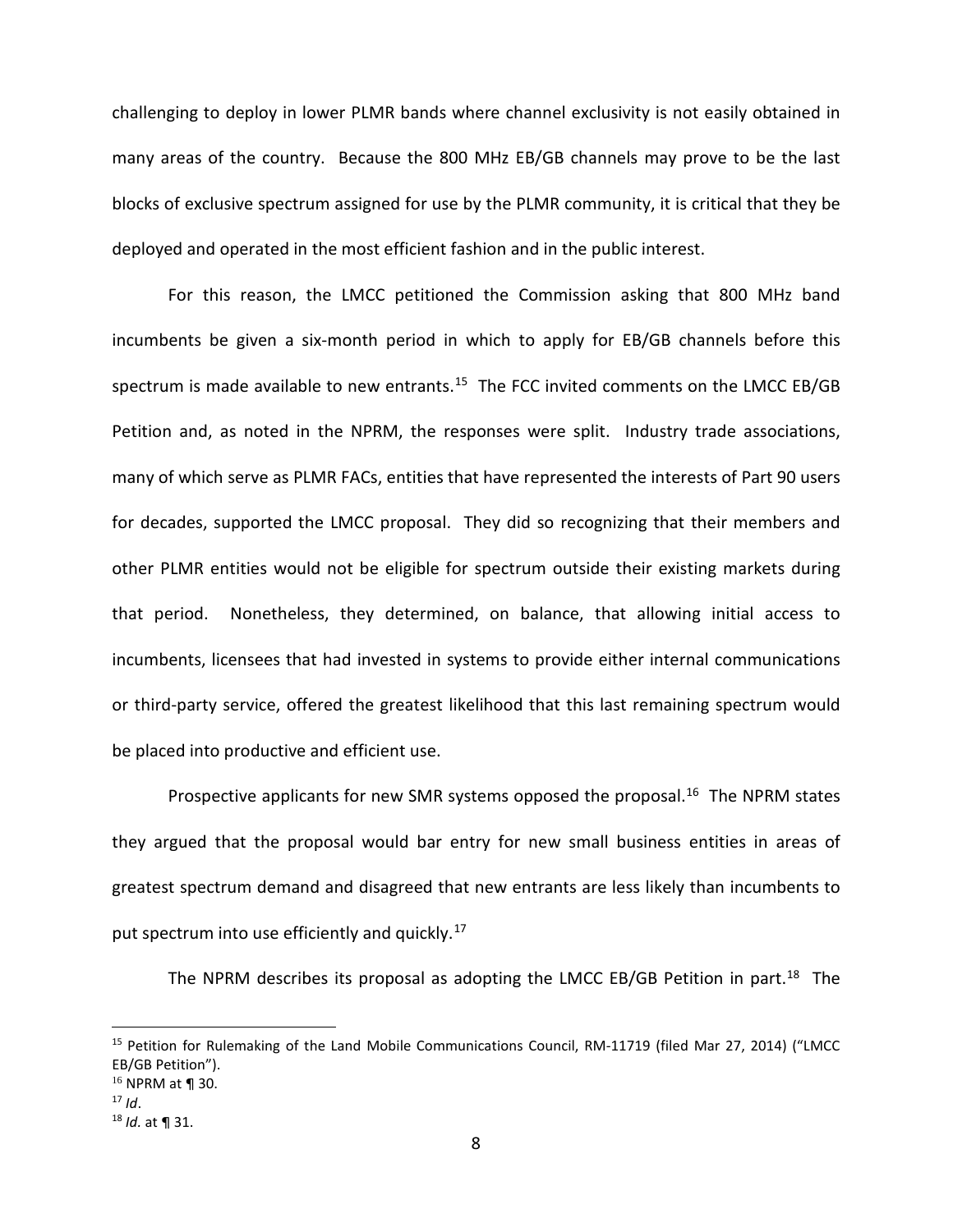LMCC would respectfully argue that the part adopted is so small as to provide no meaningful response to the request. The 40 EB channels that already are significantly licensed in many markets are subdivided into 12 Business/Industrial/Land Transportation ("B/ILT") and 28 SMR channels. The NPRM proposes to allow incumbent B/ILT licensees a window during which they may apply for available B/ILT channels. As shown on the chart below, several major markets have no unlicensed B/ILT EB frequencies and only two have as many as five channels; perhaps fewer by the time these rules are adopted and applications accepted.

|               | <b>Total EB</b>  | EB B/ILT         | <b>EB SMR</b> | $\overline{GB}$ |
|---------------|------------------|------------------|---------------|-----------------|
| <b>Market</b> | <u>Available</u> | <b>Available</b> | Available     | Available       |
| San Francisco |                  | O                |               | 40              |
| <b>NYC</b>    | 6                |                  |               | 36              |
| Miami         | 24               |                  | 21            | 40              |
| Chicago       | 18               |                  | 15            | 40              |
| <b>Dallas</b> | 27               | $\mathbf{2}$     | 25            | 40              |
| Los Angeles   | 14               |                  | 10            | 34              |
| Phoenix       | 13               |                  | 8             | 40              |
| Wash DC       |                  |                  |               | 40              |
| Houston       | 13               | O                | 13            | 36              |
| <b>Boston</b> | 28               |                  | 23            | 40              |

The FCC is correct in its determination that "Incumbent 800 MHz licensees already have deployed facilities and demonstrated a commitment to utilizing the band in a given market and are unlikely to acquire spectrum for other than operational purposes and can be expected to put additional channels into service promptly to meet existing operational needs."[19](#page-9-0) Unfortunately, the partial relief granted will not allow more than one or two B\ILT incumbents in a market – and in some cases none – to expand their systems with EB channels because there are none available. That is why access to the Guard Band, 40 largely unencumbered channels that are available for B/ILT, Public Safety and SMR entities, is the only vehicle for providing  $\overline{a}$ 

<span id="page-9-0"></span><sup>19</sup> Id. at ¶ 31.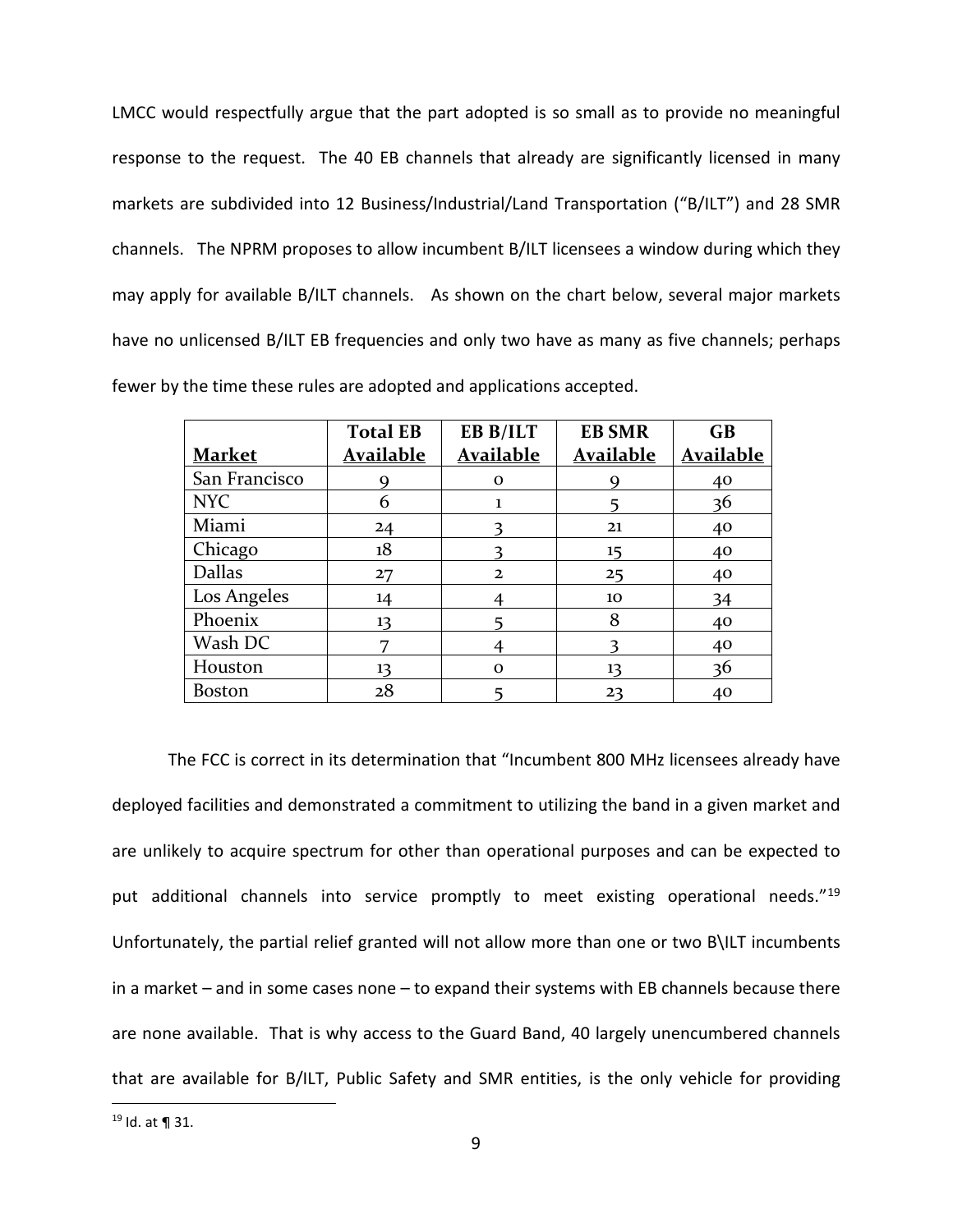meaningful incumbent relief.

As requested in the LMCC EB/GB Petition, the LMCC again urges the Commission to adopt a six-month window for all 800 MHz incumbents, whether B/ILT, Public Safety or SMR, to file for EB or GB channels. It disagrees with the FCC's conclusion that incumbent SMR systems should not have an expansion window because existing and new SMR licensees compete for wireless customers. All businesses compete for customers in their respective marketplaces. If FedEx is permitted to add capacity to an existing system for the reasons described above, while UPS, a proposed entrant to a market, must wait until incumbent capacity requirements are satisfied, why does the same reasoning not apply to SMR operators?

Moreover, upon reviewing EB/GB spectrum availability in various markets, the LMCC further recommends that the FCC lift the now 21-year old freeze on 800 MHz inter-category sharing in the EB adopted by the Wireless Telecommunications Bureau.<sup>[20](#page-10-0)</sup> Rebanding has so jumbled the original 800 MHz Pool allocations that it is questionable whether retaining them serves a useful purpose, at least as between B/ILT and SMR entities. Lifting the freeze in the EB during the six-month window would be an appropriate first step toward revisiting this matter more broadly.

#### III **CONCLUSION**

 $\overline{a}$ 

The LMCC requests that the FCC adopt rules in this proceeding consistent with the positions detailed above.

<span id="page-10-0"></span><sup>20</sup> *Inter-Category Sharing of Private Land Mobile Radio Frequencies in the 806-821/851-866 MHz Bands*, Order, 10 FCC Rcd 7350 (WTB 1995). Because GB channels are available to all qualified Part 90 applicants, and not subdivided by user category, the freeze does not apply.